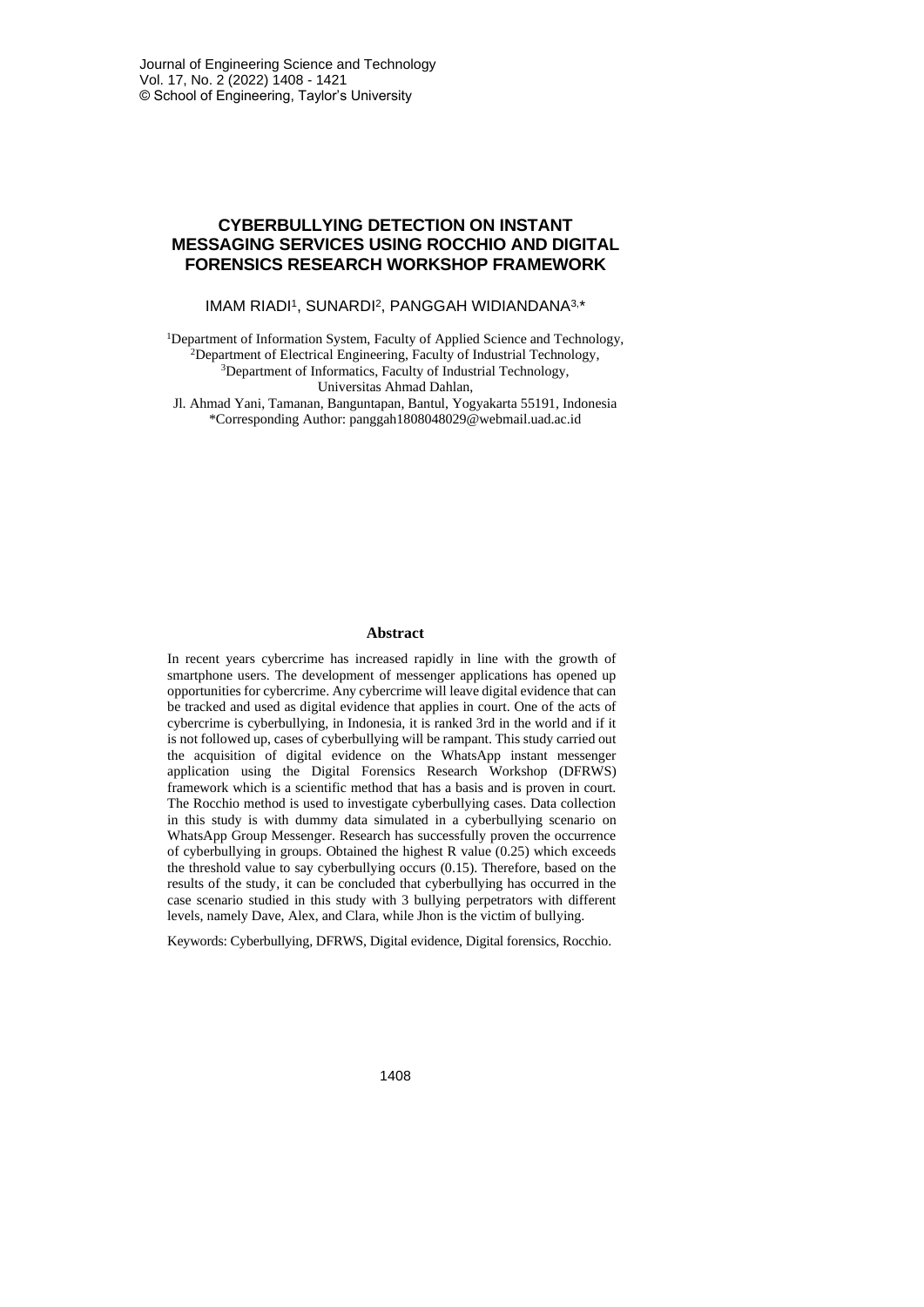### **1. Introduction**

Digital evidence in recent years is found so much, this is because cybercrime has increased rapidly and the growth of technology services, applications, and smartphone users [1, 2]. Statista's online web survey reports that smartphone users in the world always increase from 2.5 billion users in 2016 to 3.5 billion users in 2020 and 3.8 billion in 2021 [3]. These data prove that the growth is very fast. This fact has implications for both positive and negative impacts [4]. Technology in a smartphone is directly proportional to the features offered to meet user needs [5]. One application that is well known and fulfils the needs of various users is instant messenger. Applications on smartphones will open opportunities for cybercriminals to commit crimes via messenger. Digital crime is traces of criminal activity that are analysed to be used as evidence. WhatsApp is one of the most popular instant messaging applications [6]. The online survey institute dailysocial.id in 2017 reported that 97.24% of respondents had used the WhatsApp application, and 61.81% of them said that they used the application frequently [7]. The negative impact of the WhatsApp application is cyberbullying. In Indonesia, cyberbullying cases are ranked  $3<sup>rd</sup>$  in the world because they are easy to do without having to face to face and are considered safe for bullies with victims via WhatsApp. Cyberbullying makes psychosocial stress very serious [8].

Each crime can be traced to digital evidence [9, 10]. WhatsApp is an application that is often used as a reference for investigators in the field of digital forensics in Indonesia [11]. Several researchers researched to discuss digital crime, including a study entitled Investigation of Cyberbullying on Kik Messenger using the National Institute of Standards Technology Method to produce data acquisition from the Kik Messenger application, but this study has not been able to identify cases of cyberbullying systematically, so further research is needed regarding evidence that has been obtained from the forensic results. Another similar research entitled Audio Forensics on Smartphone with Digital Forensics Research Workshop (DFRWS) Method; the results that have been obtained are being able to acquire digital evidence in the form of audio.

This research was conducted for the acquisition of digital evidence on WhatsApp using the Digital Forensics Research Workshop Framework (DFRWS) and investigations of cyberbullying cases using the Rocchio method. DFRWS is a scientific method that has a basis and is proven to be more complete than NIJ and NIST [12]. The Rocchio method is a relevant feedback method that is very effective in the process of searching for library catalogues [13]. The Rocchio method will be carried out through a text mining process, namely, the TF-IDF method which will assist the calculation process of the Rocchio method for the case scenario in this study. The research that will be carried out will make the cyberbullying scenario in a group of four people and one in this group becomes the victim of bullying in that group.

#### **2. Research Method**

#### **2.1.DFRWS framework**

DFRWS is the use of scientific methods that have a basis and proven for the maintenance, collection, validation, identification, analysis, interpretation, documentation and presentation of digital evidence originating from digital sources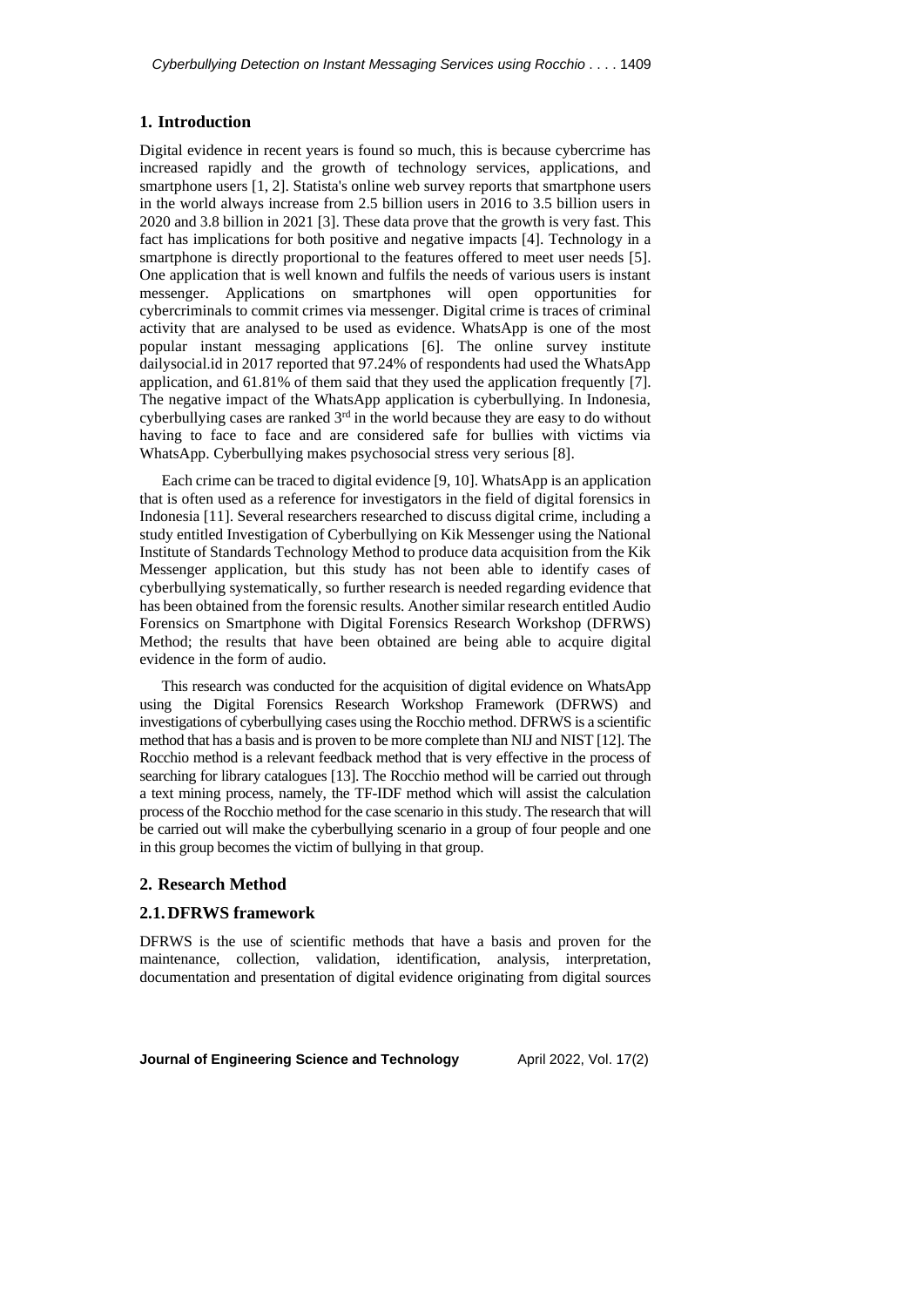to facilitate or continue the reconstruction of events that contain criminal offenses or help to anticipate unauthorized actions that prove disruptive for planned operations.

The stages in conducting investigations in digital forensics using the DFRWS framework as follows [14]:

- i. Identification for determining the needs that will be needed for investigations and digital evidence searches.
- ii. Maintenance is to maintain the evidence and ensure the authenticity or integrity of the evidence so that the evidence is genuinely valid/valid.
- iii. Collection for identification to gather sources of evidence that have the potential to become strong evidence.
- iv. Examination to determine what will be analysed or better known as data filtering, so that the investigator can focus more on carrying out the next step.
- v. Analysis to find and process data, including where the data is obtained from, who made it, and how the data was generated.
- vi. Presentation is reporting and presenting the results of the analysis so that the public can understand it.

# **2.2.Text mining**

Text mining is the process of extracting patterns from a large number of unstructured data sources [15]. The purpose of text mining is to find new information that was not previously disclosed by text data processing based on specific regulations. The process of mining the text can be seen in Fig. 1.



**Fig. 1. The process of extracting the text.**

Figure 1 describes the sequence of the process of extracting the text, which starts with data acquisition and then processes the text, then modelling, and the results of the modeling will produce applications and evaluation.

Data acquisition is the stage to collect data or can be interpreted of data retrieval from documents to be processed. The preprocessing is the initial stage for text processing [16]. Preprocessing is the initial phase of text mining. This stage covers all the routines and procedures of preparing data for use in the knowledge discovery operation of the text mining system [17].

The preprocessing is a stage to process text data consisting of several steps, namely parsing, stop words removal, stemming, and analysing, as shown in Fig. 2.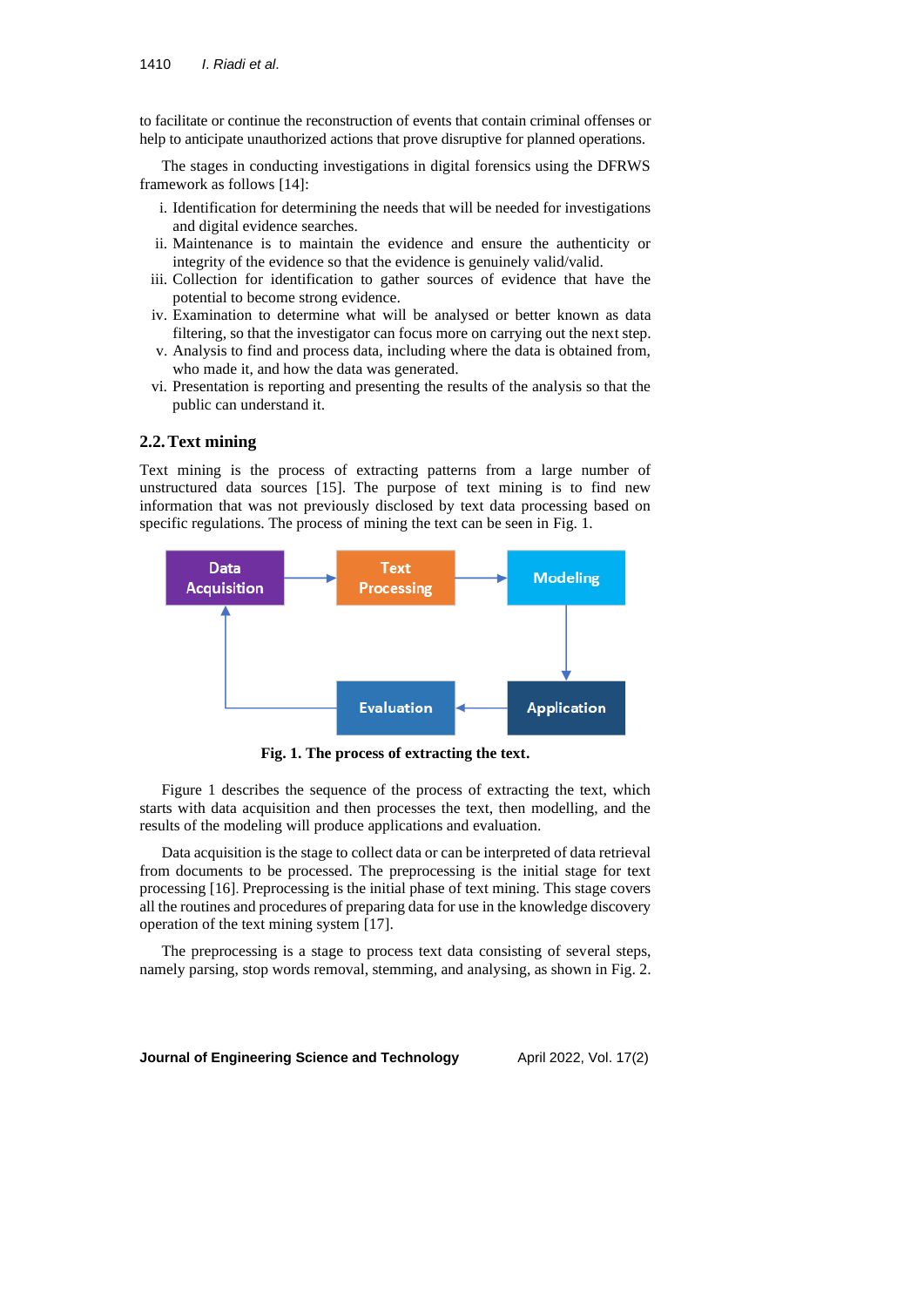

**Fig. 2. Preprocessing stage.**

Figure 2 shows the flow of stages for preprocessing with the following explanation [18]:

- Parsing or tokenizing is changing the form of sentences into several words in sentences and eliminating punctuation in sentences [19].
- Eliminating stop words is the process of removing essential words in a sentence from the previous stage. These words are already listed in the dictionary (stop list) [20].
- Stemming is the process of removing conjunctions or the operation of returning words to a root word [21].
- The analysis phase is the search for words that lead to cyberbullying in identifying cases of cyberbullying.

The results of text processing will be modeling, which is the application of methods such as machine learning methods, classification, and clustering. Evaluation is carried out to test the calculation results in modeling, whether valid or not. At this stage, recall and precision are used.

The application is the result of applying minimal text, examples that can be seen, such as search, categorization, spam detection, etc. Application and evaluation can be fixed repeatedly if there is something that needs to be improved in the process of text mining starting from data acquisition.

The results of text mining will speed up the process of detection of cyberbullying in a conversation that has occurred within the group. Words will be detected less and less because it has been selected using text mining.

# **2.3.Term frequency - Inverse document frequency (TF-IDF)**

Term Frequency (TF) is a way to find the weight of a document [22]. Where will be seeking the number of occurrences of the term in the paper? The higher the appearance of time, it will affect the amount of weight and the suitability value. TF is frequency of the term t in each document, which is then used to calculate the TF-IDF weighting, as shown in Eq. (1).

$$
W(d,t) = TF(d,t) \tag{1}
$$

Inverse Document Frequency (IDF) is a method for calculating the distribution of terms in documents [23]. IDF can be seen in Eq. (2).

$$
idf_t = log_{10} \left( \frac{N}{df_t} \right) \tag{2}
$$

where *N* is the total documents in a conversation that occurred in the WhatsApp application, and  $df<sub>t</sub>$  is the number of documents containing the target word. The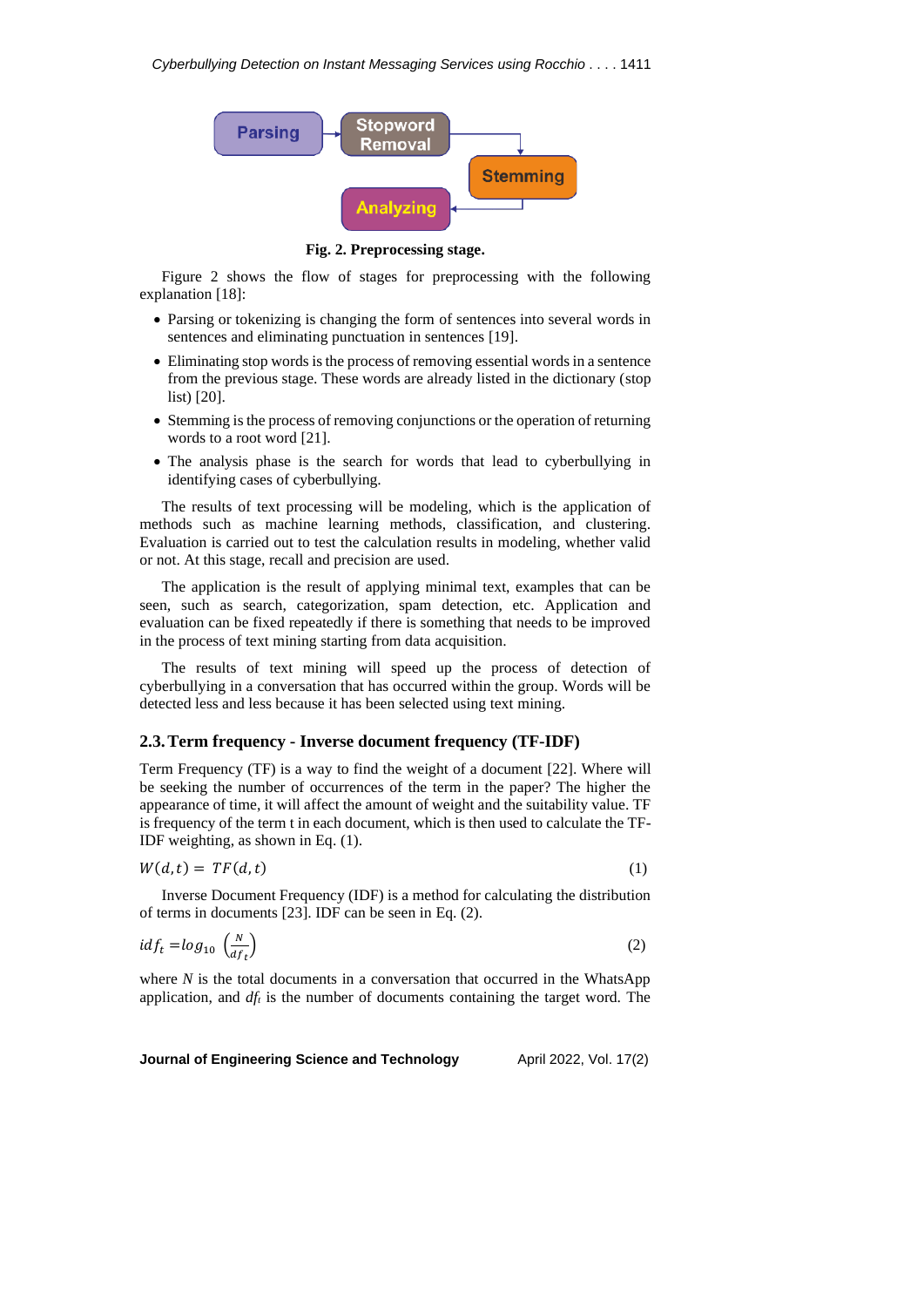smaller the number of documents containing the target word, the greater the weight of the IDF.

TF-IDF is a multiplication of TF and IDF [24] therefore term weight value  $(\beta)$ obtained as Eq. (3).

$$
\beta = TF \times IDF \tag{3}
$$

# **2.4.Rocchio method**

• Vector space

Rocchio method relevance feedback is a strategy query reformulation that is most popular because it is often used to help novice users retrieve information systems [25]. In the relevance feedback cycle, the user is presented with the document search results, after which the user can check and mark the documents that are truly relevant [26, 27]. Relevance feedback is useful for bringing the query closer to the average of relevant documents and away from the average of irrelevant documents. This can be done through the addition of query terms and adjusting the weight of the query term so that it matches the usefulness of the term in its function of distinguishing relevant and irrelevant documents[28]. The Rocchio technique applies these limits in the form of centroids to give these limits [29]. Centroid is a class c is the average of all vectors in class c. The centroid formula can be seen in Eq. (4).

$$
\mu(c) = \frac{1}{|Dc|} \Sigma_{d \in Dc} \vec{v}
$$
\n<sup>(4)</sup>

where  $D_c$  is the set of documents in the corpus in class c., and  $\vec{v}$  is the normalized document vectors

Determining the similarity of two space vector models there are two ways, namely by measuring distance or by measuring similarity. In determining the distance (distance) between two vector space models used Euclidean distance. The space vector formula can be seen in Eq. (5).

$$
d(d_1 - d_2) = \sqrt{\Sigma_{i=1}^n (w_{i,d1} - w_{i,d2})^2}
$$
\n(5)

where  $d_1 - d_2$  is the distance vector space from document 1 and document 2,  $w_{i,d1} - w_{i,d2}$  is the word weight of document 1 is reduced by the weight of document 2.

Calculating the similarity (similarity) between two document vectors is in Eq. (6)

$$
sim(d_1, d_2) = \frac{\vec{v}(d_1) \cdot \vec{v}(d_2)}{|\vec{v}(d_1)| \cdot |\vec{v}(d_2)|}
$$
(6)

If a query is processed into a space vector, it can be compared with each centroid class in the corpus. With two approaches looking for the similarity of two space vectors. Query vectors considered to be similar to a class centroid can be done using distance or using similarity. If using distance, what you are looking for is the class that has the smallest distance to the query. And if you use the similarity you are looking for is the class that has the greatest similarity to the query, like the one below:

min  $|\vec{\mu}(c) - \vec{v}(d)|$  (7)

• Similarity

$$
\max \cos((\vec{\mu}(c), \vec{v}(d))
$$
\n(8)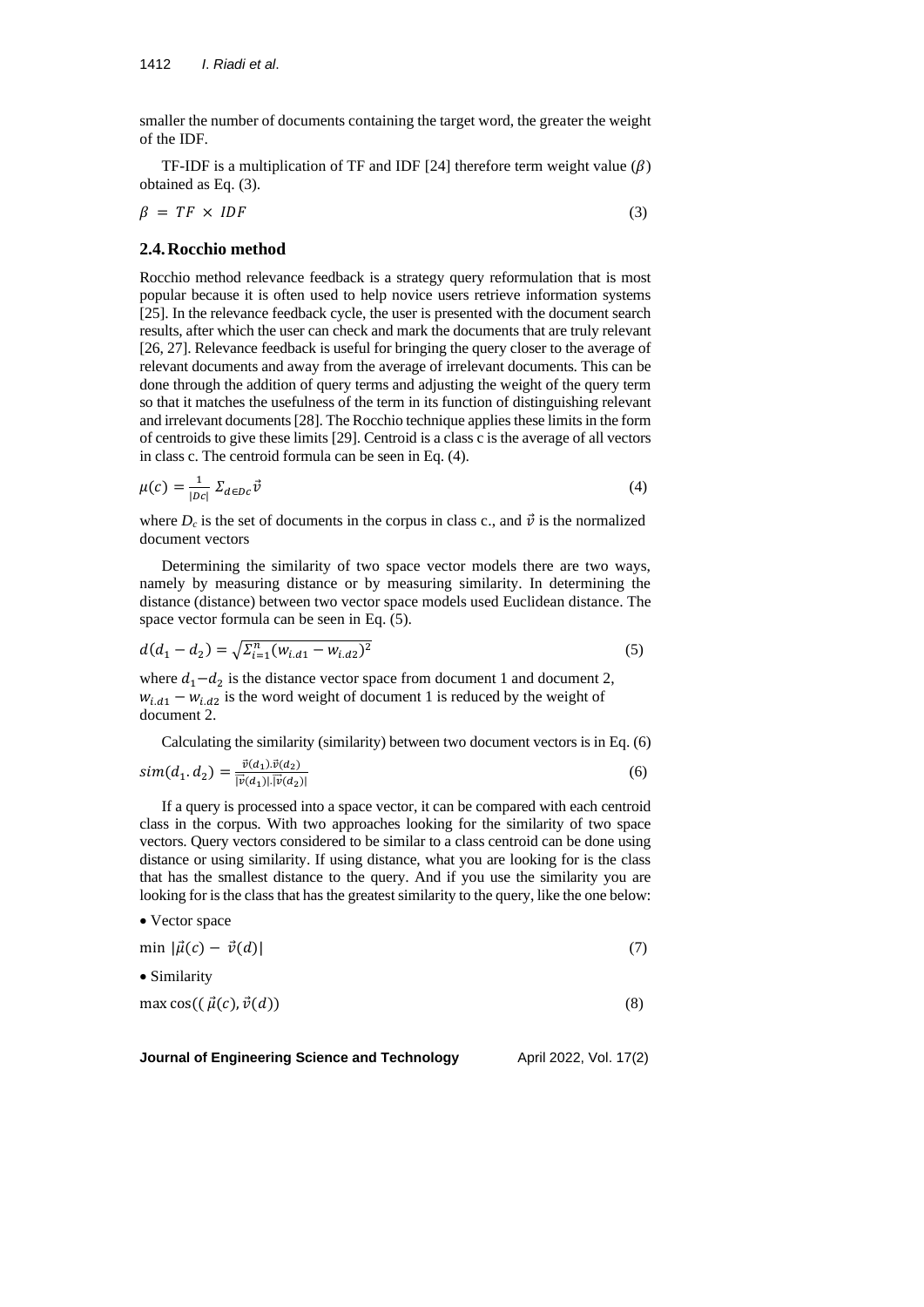# **2.5.Case scenario**

Figure 3 is a cyberbullying simulation using instant messenger in a group, and one member in the group is a victim of bullying from other members. The victim reported to the investigator and proceeded to the trial investigation using the DFRWS method.



### **3. Results and Analysis**

### **3.1.Identification**

國防

Identification has been done by providing information on digital evidence that has been obtained as shown in Fig. 4. There are several forms to identify evidence such as the time when imaging will be occurred, the language used, case labels, case evidence numbers, case notes, and so forth. Identification needs to make it easy for digital forensic processes. MobilEdit application can identify which is the initial stage of the DFRWS method, the application has made it easier to make reports that are in the final stages of the DFRWS method.

| <b>moBiLedit</b><br>FORENSIC | Version: 5.1.1.12189 (64-bit)<br>Scripts: 2018-02-13-00                               |                                   | Fill in appropriate information    |   |  |
|------------------------------|---------------------------------------------------------------------------------------|-----------------------------------|------------------------------------|---|--|
|                              |                                                                                       | <b>REPORT DETAILS:</b>            |                                    |   |  |
|                              | Report time zone:<br>Report language:<br>Default (English)                            |                                   | Phone time zone (Asia/Jakarta)     | Ω |  |
|                              |                                                                                       |                                   | Ω                                  |   |  |
|                              |                                                                                       | <b>CASE DETAILS:</b>              |                                    |   |  |
|                              | samsung SM-G532G<br>IMEI - 354617081707690<br>IMSI - 510113796596300<br><b>ROOTED</b> | Case label:                       | Cyberbullying                      |   |  |
|                              |                                                                                       | Case evidence number:             | 001                                |   |  |
|                              |                                                                                       | Case notes:                       | Bullying pada group kelas          |   |  |
|                              |                                                                                       | $(\mathsf{x})$ Clear Case details |                                    |   |  |
|                              |                                                                                       | PHONE DETAILS:                    |                                    |   |  |
|                              |                                                                                       | Device label:                     | Smartphone Korban                  |   |  |
|                              |                                                                                       | Device name:                      | samsung SM-G532G                   |   |  |
|                              |                                                                                       | Device evidence number:           | 001                                |   |  |
|                              |                                                                                       | Owner name:                       |                                    |   |  |
|                              |                                                                                       | Owner phone number:               |                                    |   |  |
|                              |                                                                                       | Phone notes:                      | Imaging dan analisis cyberbullying |   |  |
|                              |                                                                                       |                                   | <b>Back</b><br>Next                |   |  |

**Fig. 4. Identification.**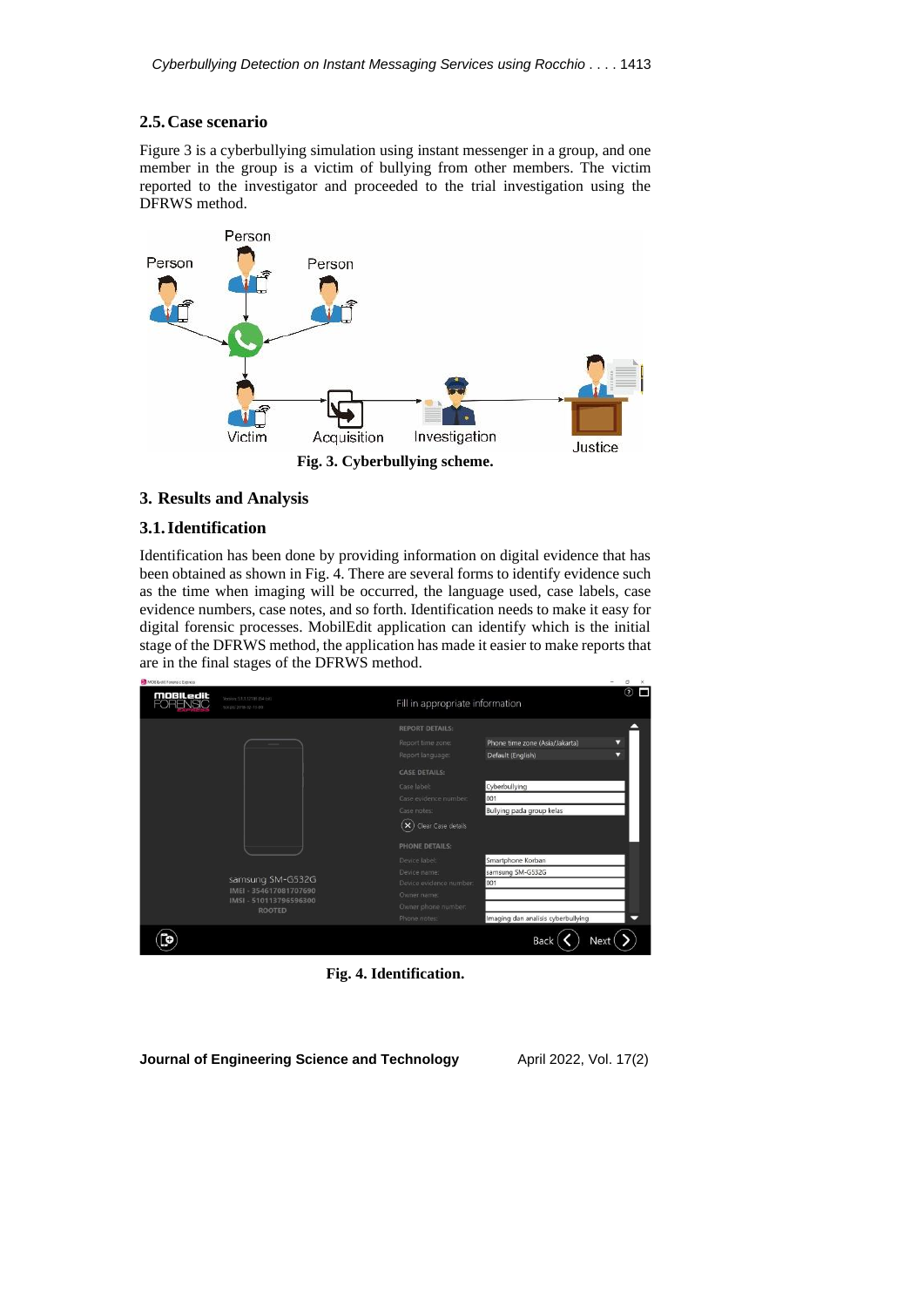# **3.2.Preservation**

Preservation is carried out to maintain the authenticity and security of evidence so that the imaging process is needed to retrieve proof on the victim's smartphone that has been obtained. The imaging process can be seen in Fig. 5 which is carried out in MOBILedit application for security and maintain the authenticity of the evidence. This stage is the stage that will determine whether the evidence is valid or not in court as digital evidence.



**Fig. 5. Preservation.**

# **3.3.Collection**

The collection process is imported from the result of creating a physical image or the imaging process of the victim's smartphone at the preservation stage. Fig. 6 is a collection process that will be continued at the next stage, namely the examination stage. The collection stage is used to dissect the contents of the evidence that has been done imagin the previous stage for the forensic investigation process.

| <b>moBiledit</b><br>FORENSIC | Version: 5.1.1.12189 (64-bit)<br>Scripts: 2018-02-13-00                                                                  | Select a phone or data and press Next                                                                                 | $\circledR$                                                        |
|------------------------------|--------------------------------------------------------------------------------------------------------------------------|-----------------------------------------------------------------------------------------------------------------------|--------------------------------------------------------------------|
|                              |                                                                                                                          | CONNECTED PHONES AND IMPORTED DATA:<br>samsung SM-G532G<br>Physical image - samsung SM-G532G<br>Searching for devices |                                                                    |
|                              | Physical image - samsung SM-G532G<br>Remove from list<br>Browse phone<br>File: D:\6. Hasil Akuisisi\samsung SM-G532G.img | Wi-Fi connection<br>Import data<br>$\binom{c}{\mathbf{H}}$ Hack phone                                                 | 8<br>Bluetooth connection<br>Connect iCloud<br>П<br>How to connect |
|                              |                                                                                                                          |                                                                                                                       | Next                                                               |

**Fig. 6. Collection.**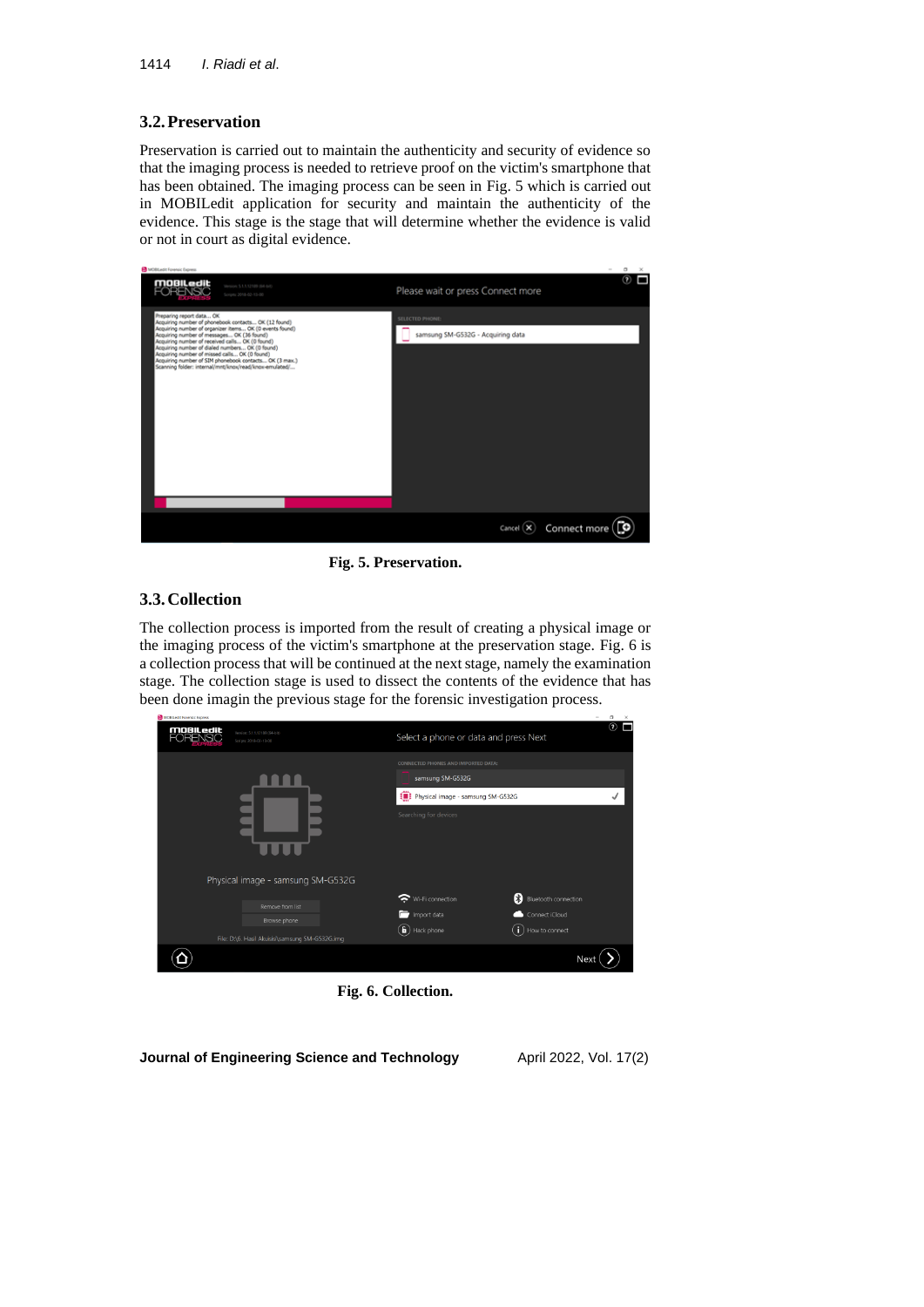### **3.4.Examination**

Examination the process is done by looking for applications that will be investigated. In this study, the use to be analysed or investigated is WhatsApp Messenger, Fig. 7 is the process of examination or filter of evidence following the needs of investigators in analysing digital evidence. The examination stage helps investigators be safe from misuse of evidence, because in the investigation process an investigator is only.

Figure 7 is the application result that will be investigated further at the Analysis stage, a way to select an application by entering the name of the application to be investigated.

| MOBILedit Forensic Express  |                                                      |                                        |                               | $\sim$<br>$^{\circ}$<br>$\times$ |
|-----------------------------|------------------------------------------------------|----------------------------------------|-------------------------------|----------------------------------|
| <b>mobiledit</b><br>FORENSC | Version \$3,5,5210 (64-64)<br>Scripts: 2018-02-13-00 |                                        | Choose applications to export | $\circ$ $\Box$                   |
|                             |                                                      |                                        | wh                            | ର                                |
|                             |                                                      | $\mathbf C$<br>WhatsApp (com.whatsapp) |                               |                                  |
|                             |                                                      |                                        |                               |                                  |
|                             | samsung SM-G532G<br>IMEI - 354617081707690           |                                        |                               |                                  |
|                             | IMSI - 510113796596300<br><b>ROOTED</b>              |                                        | Select Shown                  | 0 of 232 selected                |
|                             |                                                      |                                        |                               | Back<br>Next                     |

**Fig. 7. Examination.**

### **3.5.Analysis**

The analysis process is carried out by analysing the results obtained using the MOBILedit application and then filtering those needed for the cyberbullying identification process. The analysis process shown in Fig. 8.

| <b>Q</b> dynamic                                                                 |      |                                            |                                                                                              | studiopest Applications Milady Applica - Excel- |                                  |                                                                                           |                                                                | <b>Regist Williamsey</b> 4.<br>$\mathbf{x}$<br>n                                                                                                              |
|----------------------------------------------------------------------------------|------|--------------------------------------------|----------------------------------------------------------------------------------------------|-------------------------------------------------|----------------------------------|-------------------------------------------------------------------------------------------|----------------------------------------------------------------|---------------------------------------------------------------------------------------------------------------------------------------------------------------|
| <b>Home</b>                                                                      |      | Page Leacul                                | C Telt me which you want to do<br><b>Formulas Cuts Review Vere Help:</b>                     |                                                 |                                  |                                                                                           |                                                                | <b>R</b> Share                                                                                                                                                |
| <b>WEXER</b><br><b>TENNETA</b><br>hid<br><b>V Alemal Rubber</b><br>÷<br>Clubmand |      | Callier<br>$\blacksquare$<br><b>Family</b> | vitt vikix " = = 0 - films he<br>WHEN ON A REMOVE HER COMPAGNONS IN A R. P. LETT.<br>Alcomed | General<br><b>Name of A</b>                     | BЛ<br>$-1$<br>Commonal Verman as | $\overline{\phantom{a}}$<br><b>Call</b><br>Formatting 1: Table 1 Styles 1<br><b>TALMA</b> | <b>ISA</b><br><b>WELL</b><br><b>Maint</b><br>œ<br><b>Calls</b> | $\Sigma$ Amden. $\tau$ $A$ $\tau$<br>π<br><b>Think</b><br>Delaine Roomat<br><b>Sant B. Foot &amp;</b><br>J Cast 1<br><b>Siter 1 Search 1</b><br><b>STRAKE</b> |
| <b>M1</b><br>$+303$                                                              |      | <b>DE V B</b><br><b>Truck</b>              |                                                                                              |                                                 |                                  |                                                                                           |                                                                |                                                                                                                                                               |
|                                                                                  |      |                                            |                                                                                              |                                                 | w                                | ш                                                                                         | æ.                                                             |                                                                                                                                                               |
| Ta/References To/auf 10 Time Stamp                                               |      |                                            | Time Stamp/Time Zone Communicat/References                                                   |                                                 | Conversation/auf 10 Yrom         |                                                                                           | from/References from/ast to Body                               |                                                                                                                                                               |
| Paintent                                                                         | 368  | 2015-10-30 SCAL 16 UTC+7                   | 620013201288812F4.tehamaga.meE 277                                                           |                                                 |                                  |                                                                                           |                                                                |                                                                                                                                                               |
|                                                                                  |      | 2015-10-20 21:41:16 UTC+7                  | 62X1320128881@s.julhatsace.net 277                                                           |                                                 |                                  | <b>Rangealt</b> , Panesculo                                                               | .268                                                           | mu                                                                                                                                                            |
|                                                                                  |      | 2015-10-2011-00-KE UTC+7                   | 6281329128881@s.whatsapp.net 277                                                             |                                                 |                                  | Panggali Panggah                                                                          | .268                                                           |                                                                                                                                                               |
|                                                                                  |      | 2019-10-20 03:53:05 UTC+7                  |                                                                                              |                                                 |                                  |                                                                                           |                                                                | <b>Kelau II</b>                                                                                                                                               |
| Kelas &                                                                          | .394 | 2019-10-20 03:55:05 UTC+7                  | Kelas III                                                                                    | 278                                             |                                  |                                                                                           |                                                                |                                                                                                                                                               |
| Kelley B.                                                                        | 364  | 2019-10-20-03-53-05 UTC+7                  | <b>Kindler</b>                                                                               | 228                                             |                                  |                                                                                           |                                                                | <b>Kelas B</b>                                                                                                                                                |
|                                                                                  |      | 2019-10-21 17:55:32 UTC+7                  | 6285329028881@x.whatsapp.met 277                                                             |                                                 |                                  | <b>Rangealk Pandexh</b>                                                                   | 268                                                            | also gly rightli chall soul lent same peregarity up See als main berharap lent same of                                                                        |
| Fenapah                                                                          | 368  | 2019-10-27-05:51:04 UTC+7                  | 62813291288818h whatsapp.net 277                                                             |                                                 |                                  |                                                                                           |                                                                |                                                                                                                                                               |
| Nia                                                                              | 366  | 2019-10-28 21:38:29 UTC+7                  | UN129971445Mills inhattappi.net 279                                                          |                                                 |                                  |                                                                                           |                                                                |                                                                                                                                                               |
| 764                                                                              | 366  | 2015-16-28 21:38:25 UTC+7                  | 02003209714458@s.tehamaga.net 279                                                            |                                                 |                                  |                                                                                           |                                                                | the bene not a nia?                                                                                                                                           |
|                                                                                  |      | 3015-10-28 21:38:55 UTC+7                  | EDX1209714458@s.whatsappingE 279                                                             |                                                 | Nie                              | No                                                                                        | 266                                                            | <b>Gazie</b> u7                                                                                                                                               |
| Nie                                                                              | 366  | 2015-10-28 21:39:13 UTC+7                  | CALL THE GOARMAN ARRESTS FT PRODUCTS                                                         |                                                 |                                  |                                                                                           |                                                                | <b>Abu Emineur</b>                                                                                                                                            |
| Nie                                                                              | 366  | 2019-10-28 21:09:34 UTC+7                  | 0781299714458@k.whatsapp.net 279                                                             |                                                 |                                  |                                                                                           |                                                                | Elkispean Sund Jan                                                                                                                                            |
|                                                                                  |      | 2019-10-28 21:41:49 UTC+7                  | 0281299714458@s.whatsapp.net. 279                                                            |                                                 | No                               | Na                                                                                        | 268                                                            | [ Kasan]                                                                                                                                                      |
| Nid                                                                              | .286 | 2019-10-28 21:42:41 UTCs7                  | 0281299714458@s.juhansapp.net 279                                                            |                                                 |                                  |                                                                                           |                                                                | <b>Leish tod's kits tour.</b>                                                                                                                                 |
| No                                                                               | 266  | 2019-10-28 21:43:14 UTC+7                  | 6281299714458@is.luhatsapp.net 279                                                           |                                                 |                                  |                                                                                           |                                                                | Fanggah km juga                                                                                                                                               |
|                                                                                  |      | 2019-10-28 22:03:31 UTC+7                  | 6281329128691894 whatsapp.net 277                                                            |                                                 |                                  | Fiengealt Frencont                                                                        | 768                                                            | Gak usah km blokir ini aku cremaanpelo hal priting ala, aq ak narti dtali soul                                                                                |
| anasah                                                                           | 368  | 2019-10-28 22:06:01 UTC+7                  | 02813291288818 v.ivhatsapp.net 277                                                           |                                                 |                                  |                                                                                           |                                                                | Gak usah kesi blokit ini aku zmw sampeisi hal pritrataja, sq gk ngrti dtad sou                                                                                |
|                                                                                  |      | 2019-10-28 23:22:51 UTC+7                  | 6281329178881Blv whatsapp.met 277                                                            |                                                 |                                  | <b>Fieldpoin</b> Fariganh                                                                 | 268                                                            | Gak usah ker blokir jaa  ini aku cren sampein hal anting aja, aq gk ngrti-ittal                                                                               |
| hahaash                                                                          | 368  | 2015-15-26 23:51:16 UTC+7                  | <b>Italyn@broadcast</b>                                                                      | 245                                             |                                  |                                                                                           |                                                                |                                                                                                                                                               |
|                                                                                  |      | 2015-15-29-00:02:23 UTC+7                  | <b>Grien II</b>                                                                              | 278                                             |                                  | <b>Planagoin</b> , Panagain                                                               | 268                                                            | Hai                                                                                                                                                           |
|                                                                                  |      | 2019-15-29-00/02:25 UTC+7                  | <b>Kalisa R</b>                                                                              | 278                                             |                                  | Palagah Pengain                                                                           | 268.                                                           | <b>Ada liabar</b>                                                                                                                                             |
|                                                                                  |      | 2019-11-29 00:02:32 UTC+7                  | <b>Cylins II</b>                                                                             | 378                                             |                                  | <b>Telephi Percent</b>                                                                    | 268                                                            | Lina ak jumpa ya                                                                                                                                              |
| <b>Kelles &amp;</b>                                                              | 364  | 2019-11-29-00:55:53 UTC+2                  | <b>Kelas B</b>                                                                               | 278                                             |                                  |                                                                                           |                                                                | Apia lis aning                                                                                                                                                |
| Kelay &                                                                          | 364  | 2019-15-29 00:55:57 UTC+7                  | <b>Kelley IL</b>                                                                             | 278                                             |                                  |                                                                                           |                                                                | Balingas                                                                                                                                                      |
| Kelas &                                                                          | 258  | 2019-11-29-00:56:00 UTC+7                  | <b>Kellas II</b>                                                                             | 278                                             |                                  |                                                                                           |                                                                | <b>Listed</b>                                                                                                                                                 |
|                                                                                  |      |                                            | List of analyzed files Contacts Comps Communication Messages Messages                        | <b>Shows Media Files</b>                        | <b>TO</b>                        | 114.1                                                                                     |                                                                |                                                                                                                                                               |

**Fig. 8. Analysis.**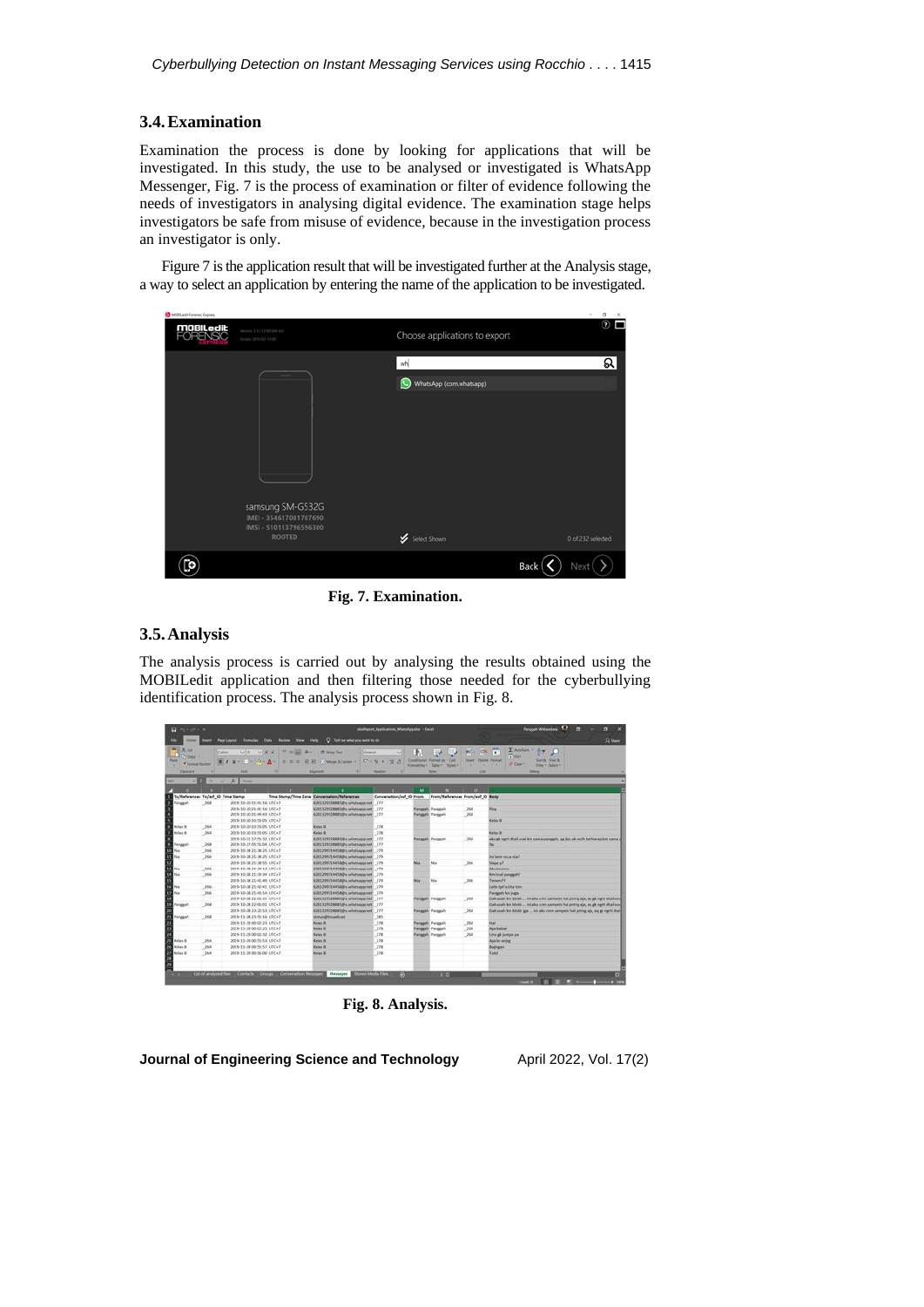Figure 8 is the process of cyberbullying analysis of the results of the mobile edit application. The results that have been found are then filtered to be taken several fields such as Conversation/ Reference, From, and Body needed for text mining to identify cyberbullying. Areas that have been selected will be known as the group name, sender's name, and the conversation that occurred in the group. The cyberbullying analysis process on WhatsApp Messenger is the result of selecting the fields needed for the cyberbullying identification process so that it can be preprocessing and applying the cosine similarity method to identify cyberbullying done in the group. The stage is carried out to identify cyberbullying that is data taken from the simulation data of a group of four people who have a conversation in the group, conversation dialogue can be seen in Table 1.

| Table 1. Conversation. |                                                    |  |  |  |
|------------------------|----------------------------------------------------|--|--|--|
| <b>User</b>            | <b>Conversation</b>                                |  |  |  |
| <b>Dave</b>            | What the fuck friend! why didn't you say it first? |  |  |  |
| <b>Alex</b>            | Is it true that Jhon did that ??                   |  |  |  |
| Clara                  | Hell yeah!                                         |  |  |  |
| John.                  | I'm sorry, this is indeed my fault                 |  |  |  |
| Dave                   | Shit! I get the bad score read from you            |  |  |  |
| Dave                   | Get off my back now! go away!                      |  |  |  |
| Jhon                   | I'm sorry, I will clarify to the teacher           |  |  |  |
| Clara                  | Let him fix everything Dave, be patient            |  |  |  |
| Alex                   | You have to take responsibility, Jhon              |  |  |  |

The conversations that have been carried out are the result of data acquisition and then preprocessing will be carried out to speed up and make it easier to identify cases of cyberbullying. The first stage of tokenizing, filtering and stemming the results can be seen in the Table 2.

|             | Table 2. Prepocessing.          |  |  |  |
|-------------|---------------------------------|--|--|--|
| <b>User</b> | Conversation                    |  |  |  |
| Dave        | fuck friend didn't say firs     |  |  |  |
| Alex        | damn true jhon                  |  |  |  |
| Clara       | hell yeah                       |  |  |  |
| Jhon        | I'm sorry indeed my fault       |  |  |  |
| Dave        | shit get bad score of           |  |  |  |
| Dave        | get back go away                |  |  |  |
| Jhon        | I'm sorry clarify teacher       |  |  |  |
| Clara       | let fix everything dave patient |  |  |  |
| Alex        | to take respon jhon             |  |  |  |

After preprocessing, the next step will be the TF-IDF calculation using Eqs. (1), (2), and (3) to obtain the weight of words or the results of multiplication between TF and IDF to meet the components in Eq. (4). Table 2 is a TF calculation piece and IDF value, the value of the product can be seen in Table 3. The yellow blocks in Tables 3 and 4 are the markers for bullying dirty word query lines.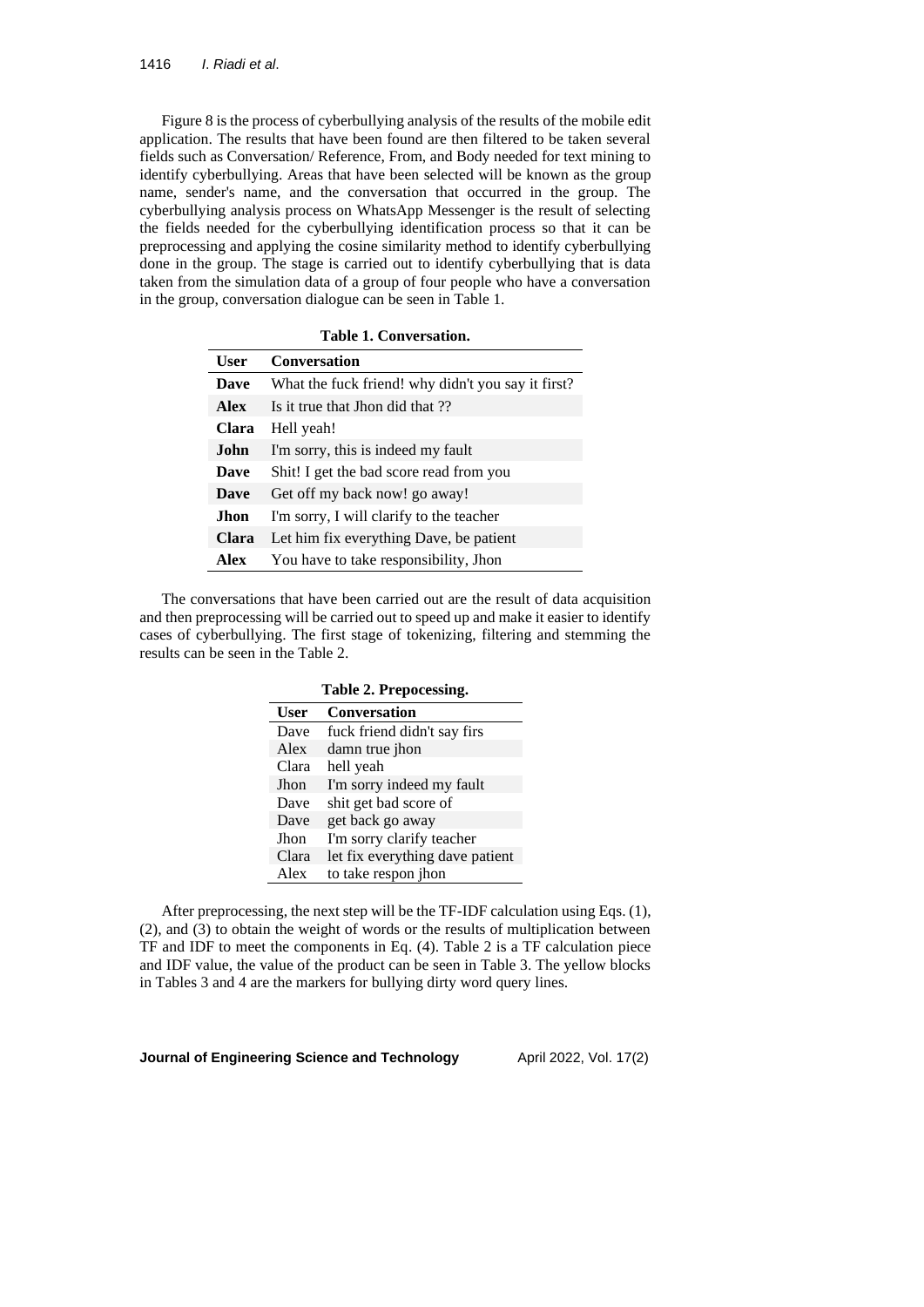| Table 3. TF-IDF. |      |      |       |      |      |      |
|------------------|------|------|-------|------|------|------|
|                  |      | DF   | IDF   |      |      |      |
| Term             | Dave | Alex | Clara | Jhon |      |      |
| fuck             | 1.00 | 0.00 | 0.00  | 0.00 | 1.00 | 0.60 |
| friend           | 1.00 | 0.00 | 0.00  | 0.00 | 1.00 | 0.60 |
| didn't           | 1.00 | 0.00 | 0.00  | 0.00 | 1.00 | 0.60 |
| say              | 1.00 | 0.00 | 0.00  | 0.00 | 1.00 | 0.60 |
| first            | 1.00 | 0.00 | 0.00  | 0.00 | 1.00 | 0.60 |
| shit             | 1.00 | 0.00 | 0.00  | 0.00 | 1.00 | 0.60 |
| get              | 2.00 | 0.00 | 0.00  | 0.00 | 1.00 | 0.60 |
| bad              | 1.00 | 0.00 | 0.00  | 0.00 | 1.00 | 0.60 |

# **Table 4. TF-IDF Multiplication.**

| Dave | Alex | Clara | Jhon |
|------|------|-------|------|
| 0.60 | 0.00 | 0.00  | 0.00 |
| 0.60 | 0.00 | 0.00  | 0.00 |
| 0.60 | 0.00 | 0.00  | 0.00 |
| 0.60 | 0.00 | 0.00  | 0.00 |
| 0.60 | 0.00 | 0.00  | 0.00 |
| 0.60 | 0.00 | 0.00  | 0.00 |
| 1.20 | 0.00 | 0.00  | 0.00 |
| 0.60 | 0.00 | 0.00  | 0.00 |

The results of the TF-IDF multiplication calculation for each document will be carried out multiplication of the query which can be seen in Table 5.

**Table 5. TF-IDF Multiplication query and document.**

| Dave | <b>Alex</b> | Clara | Jhon |
|------|-------------|-------|------|
| 0,36 | 0.00        | 0.00  | 0.00 |
| 0.00 | 0.00        | 0.00  | 0.00 |
| 0.00 | 0.00        | 0.00  | 0.00 |
| 0.00 | 0.00        | 0.00  | 0.00 |
| 0.00 | 0.00        | 0.00  | 0.00 |
| 0.36 | 0.00        | 0.00  | 0.00 |
| 0.00 | 0.00        | 0.00  | 0.00 |
| 0.00 | 0.00        | 0.00  | 0.00 |
| 0.72 | 0.36        | 0.36  | 0.00 |
|      |             |       |      |

The green line indicates the total number of times the query weight is weighted by the weight of each document. After searching with the query then looking for vector space which can be seen in Table 6.

| Table 6. Vector space. |      |             |       |             |  |  |
|------------------------|------|-------------|-------|-------------|--|--|
| O                      | Dave | <b>Alex</b> | Clara | <b>Jhon</b> |  |  |
| 0.36                   | 0.36 | 0.00        | 0.00  | 0.00        |  |  |
| 0.00                   | 0.36 | 0.00        | 0.00  | 0.00        |  |  |
| 0.00                   | 0.36 | 0.00        | 0.00  | 0.00        |  |  |
| 0.00                   | 0.36 | 0.00        | 0.00  | 0.00        |  |  |
| 0.00                   | 0.36 | 0.00        | 0.00  | 0.00        |  |  |
| 0.36                   | 0.36 | 0.00        | 0.00  | 0.00        |  |  |
| 0.00                   | 1.45 | 0.00        | 0.00  | 0.00        |  |  |
| 0.00                   | 0.36 | 0.00        | 0.00  | 0.00        |  |  |
| 1.45                   | 5.80 | 3.26        | 2.54  | 4.71        |  |  |
| 1.20                   | 2.41 | 1.81        | 1.59  | 2.17        |  |  |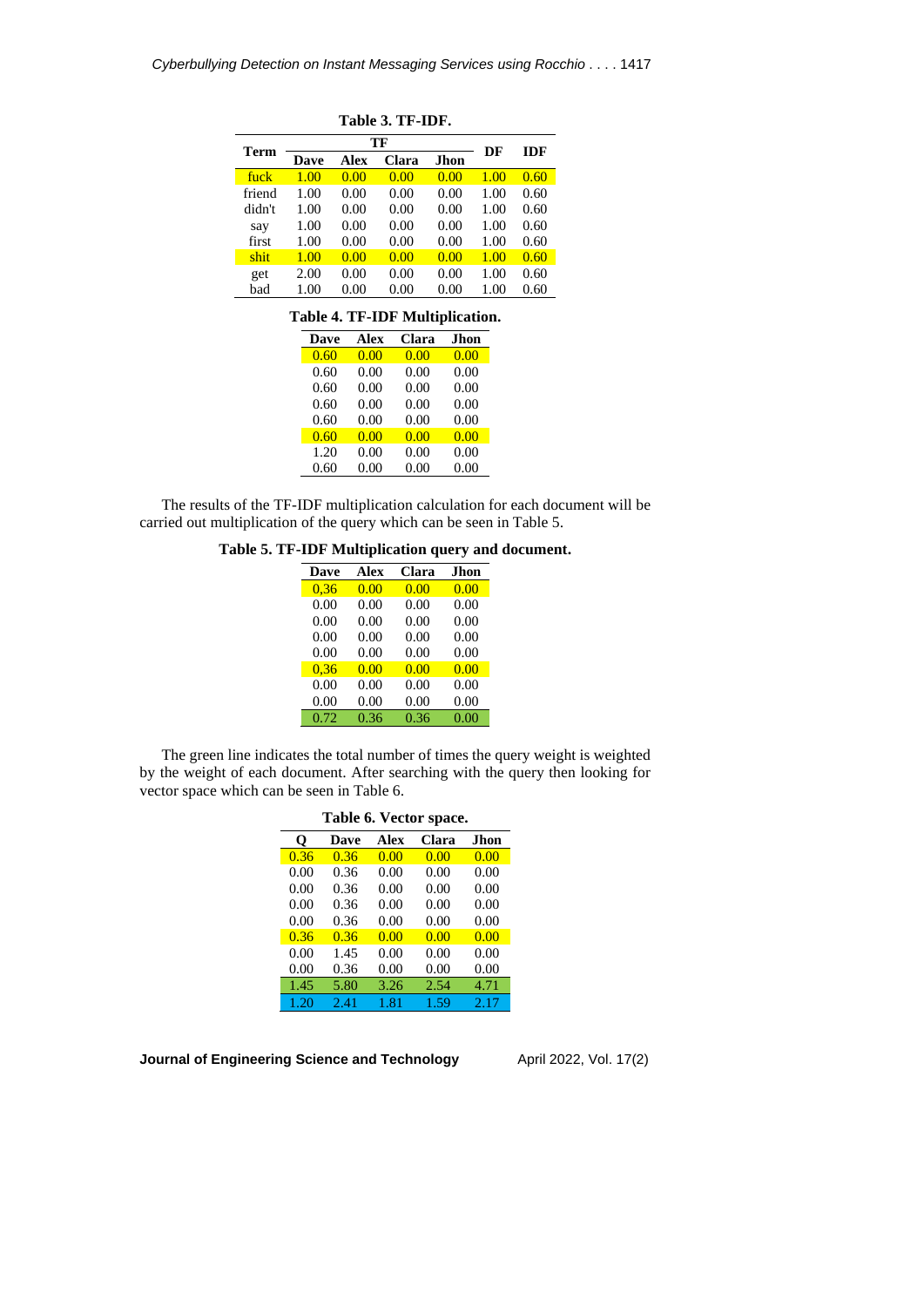Green coloured lines indicate the total amount of vector space multiplication and blue coloured lines are the root of the amount of vector space. Tables 4 and 5 will be entered using Eq.  $(6)$ .

$$
R(Dave) = \frac{0.72}{(1.20 \times 2.40)} = 0.25
$$
  
\n
$$
R(Alex) = \frac{0.36}{(1.20 \times 1.81)} = 0.16
$$
  
\n
$$
R(Clara) = \frac{0.36}{(1.20 \times 1.59)} = 0.18
$$
  
\n
$$
R(Ihon) = \frac{0.00}{(1.20 \times 2.17)} = 0.00
$$

# **3.6.Presentation**

Calculations using Rocchio relevance get the result that the highest value is obtained by a user named Dave with Rocchio reaching number (0.25). Alex obtains the lowest value with (0.16). A person's value can be said to do bullying if someone feels depressed behavior more than 61% [30]. The threshold in bullying is said to be big if the perpetrators commit 61% bullying and make the victim depressed and so on. Research on the basis of 61% will be multiplied by the maximum limit of someone doing bullying, in this case the one who has the highest level of bullying is "Dave" so that a calculation of 61% of the value of "Dave" and produces a threshold (0.15) is the limit that determines who the perpetrators are who have been bullying the group. The threshold value concludes that there are 3 people who carry out bullying with different levels, namely Dave, Alex, and Clara, while Jhon is a victim of bullying. The data obtained in this study is a continuation of previous research, namely after obtaining digital evidence from the acquisition results, it will be continued to detect cyberbullying cases. The reporting format that will be submitted to the court is documentation of each step in the digital forensic research workshop framework.

### **4. Conclusion**

The process of collecting evidence using the digital forensics research workshop framework can produce evidence that has validity and can apply the rocchio method in the analysis phase to help process evidence in order to identify cyberbullying cases that are in the group of an instant messaging. The highest rocchio value that has been obtained for Dave is 11.10 higher than threshold of (0.15). Therefore, it can be said that the identification obtained is based on the level of cyberbullying that has been occured. Future research is expected to compare identification methods to prove the effectiveness of the method in identifying cyberbullying cases.

#### **Acknowledgment**

This research was funded by Universitas Ahmad Dahlan.

### **References**

1. Akbar, Z.; Nugraha, B.; and Alaydrus, M. (2016). WhatsApp forensics pada android smartphone : A survey. *Sinergi*, 20(3), 207-212.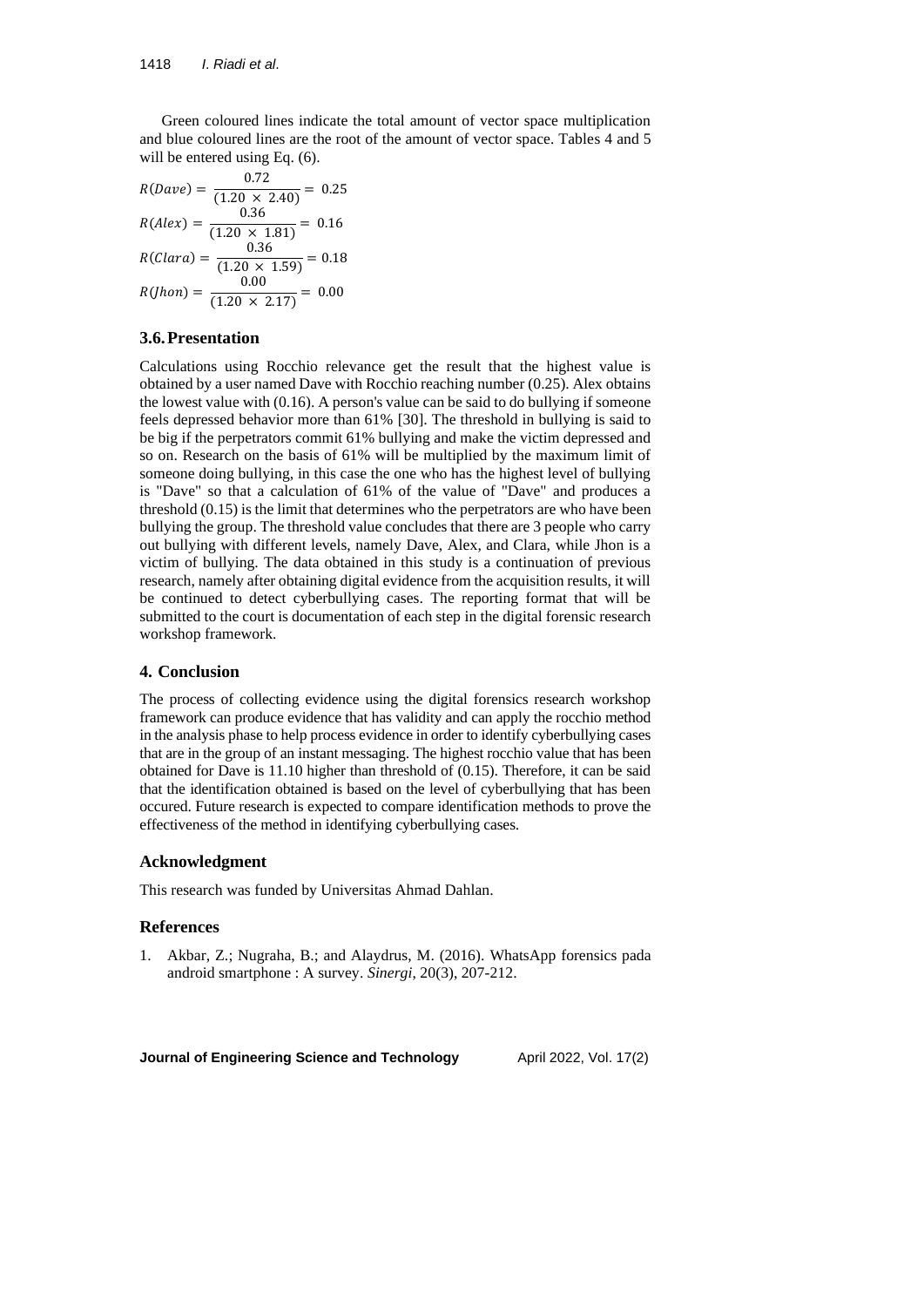- 2. Albert; Kristanda, M.B.; and Hansun, S. (2017). Studi Kelayakan dan Perancangan Aplikasi Pencarian Buku pada Katalog Perpustakaan Menggunakan Rocchio Relevance Feedback -(Studi Kasus: Perpustakaan UMN) (Feasibility study and design of book search applications in library catalogues using Rocchio relevance feedback). *Jurnal Ultimatics*, 8(1), 37-43.
- 3. Anwar, N.; and Riadi, I. (2017). Analisis Investigasi Forensik WhatsApp Messanger Smartphone Terhadap WhatsApp Berbasis Web (WhatsApp messenger smartphone forensic investigation analysis against web-based WhatsApp). *Jurnal Ilmiah Teknik Elektro Komputer dan Informatika*, 3(1), 1-10.
- 4. Soyusiawaty, D.; Jones, A.H.S.; and Widiandana, P. (2018). Similarity detection of student assignments using Rocchio method. 2018 12*th International Conference on Telecommunication Systems*, *Services*, *and Applications* (*TSSA*). Yogyakarta, Indonesia, 1-4.
- 5. Dragut, E.C.; Fang, F.; Sistla, A.P.; Yu, C.T.; and Meng, W. (2009). Stop word and related problems in web interface. *Proceedings of the VLDB Endowment*, 2(1), 349-260.
- 6. Suprianto; Sunardi; Fadlil, A.; and Sunardi, S. (2019). Aplikasi sistem temu kembali angket mahasiswa menggunakan metode generalized vector space model (Application of information retrieval for opinion student questionnaire using generalized vector space model methods). *Jurnal Teknologi Informasi dan Ilmu Komputer*, 6(1), 33-40.
- 7. Harjanta, A.T.J. (2015). Preprocessing Text untuk meminimalisir kata yang tidak berarti dalam proses text mining (Preprocessing text to minimize meaningless words in the text mining process). *Journal of Informatics UPGRIS*, 1(1), 1-9.
- 8. Kwan, I.; Dickson, K.; Richardson, M.; MacDowall, W.; Burchett, H.; Stansfield, C.; Brunton, G.; Sutcliffe, K.; and Thomas, J. (2020). Cyberbullying and children and young people's mental health: A systematic map of systematic reviews. *Cyberpsychology*, *Behavior*, *and Social Networking*, 23(2), 72-82.
- 9. Larasati, T.D.; and Hidayanto, B.C. (2017). Live forensics analysis for comparison of instant messenger applications on Windows 10 operating system. *Seminar Nasional Sistem Informasi Indonesia* (*SESINDO*). Surabaya, Indonesia, 245-256.
- 10. Lumbanraja, F.R. (2013). Text data search system using Rocchio classification method (Case study: Thesis text document). *Kumpulan Makalah Seminar dan Rapat Tahunan BKS PTN Wilayah Barat*. Bandar Lampung, Indonesia, 217-224.
- 11. Faiz, M.N; Prabowo, W.A.; Sidiq, M.F. (2018). Studi komparasi investigasi digital forensik pada tindak kriminal (Comparative study of forensic digital investigations on crime). *Journal of Informatics*, *Information System*, *Software Engineering and Applications* (*INISTA*), 1(1), 63-70.
- 12. Nurhayati, S. (2010). *Implementation of text mining for classification of traditional arts using the NBC* (*Naïve Bayes Classifier*) *method*. Fakultas Teknik dan Ilmu Komputer, Universitas Komputer Indonesia.
- 13. Pandie, M.M; and Weismann, I.T.J. (2016). Pengaruh cyberbullying di media sosial terhadap perilaku reaktif sebagai pelaku maupun sebagai korban cyberbullying pada siswa Kristen SMP nasional Makassar (The effect of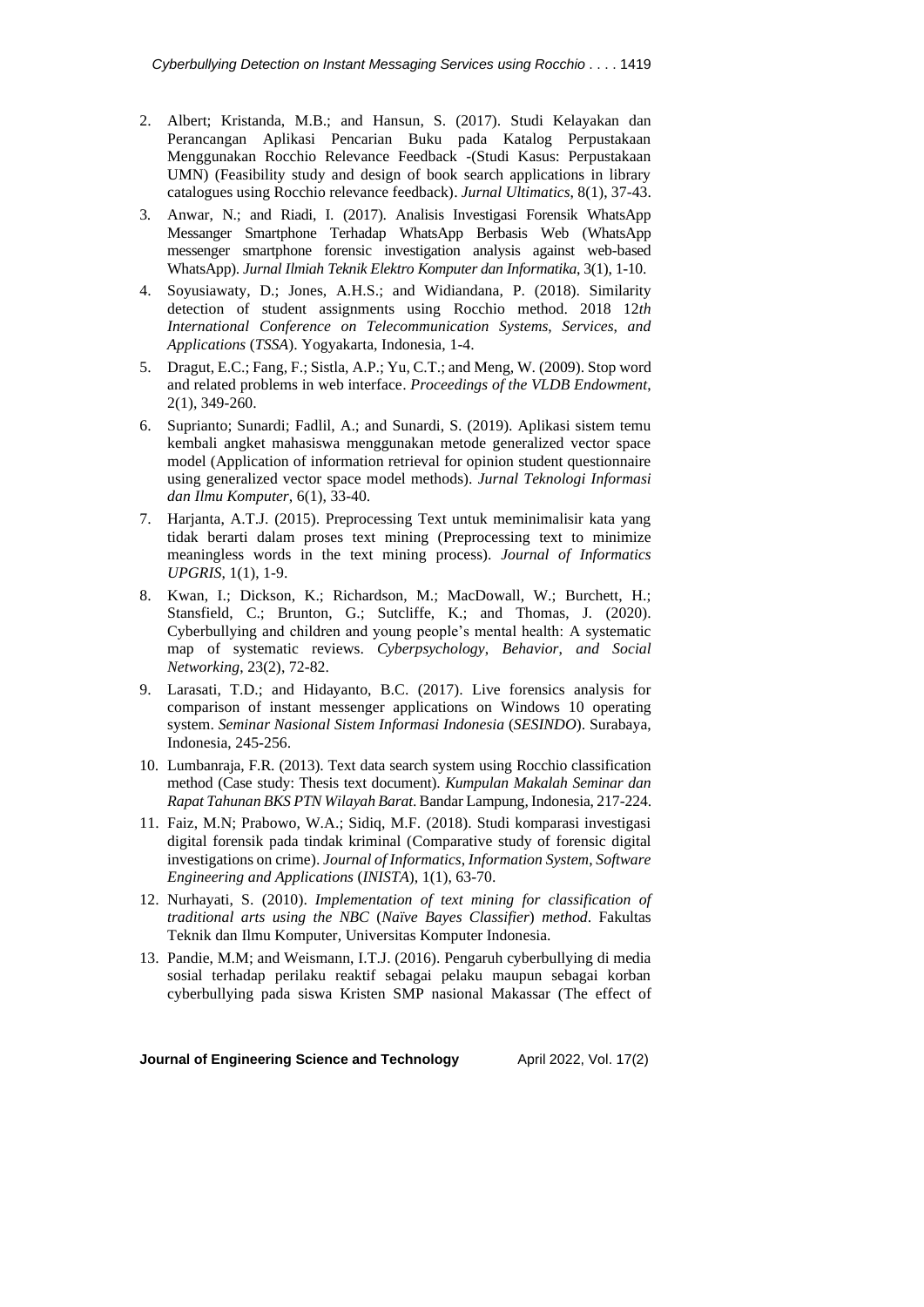cyberbullying on social media on reactive behavior as perpetrators and victims of cyberbullying in Christian students at Makassar national junior high school). *Jurnal Jaffray*, 14(1), 43-62.

- 14. Prasetya, D.D.; Wibawa, A.P.; and Hirashima, T. (2018). The performance of text similarity algorithms. *International Journal of Advances in Intelligent Informatics*, 4(1), 63-69.
- 15. Purbo, O.W. (2017). Text mining : Analisis MedSos, kekuatan brand dan intelejen di internet (*Text mining MedSos analysis*, *brand strength and intelligence on the internet*). Yogyakarta: Andi Offset.
- 16. Riadi, I.; Sunardi; S.; and Kadim, A.Z. (2019). Monitoring log aplikasi mobile native menggunakan framework grr rapid response (Monitoring mobile native application logs using the grr rapid response framework). *Jurnal Buana Informatika*, 10(1), 1-10.
- 17. Riadi, I.; Sunardi; S.; and Widiandana, P. (2019). Mobile forensics for cyberbullying detection using term frequency - Inverse document frequency (TF-IDF ). *Jurnal Ilmiah Teknik Elektro Komputer dan Informatika* (*JITEKI*), 5(2), 68-76.
- 18. RSA. (2016). 2016: Current state of cybercrime. Retrieved March 21, 2022, from [https://www.moonstone.co.za/upmedia/uploads/library/Moonstone%20](https://www.moonstone.co.za/upmedia/uploads/library/Moonstone) Library/MS%20Industry%20News/2016-current-state-of-cybercrime.pdf.
- 19. Ruthven, I.; and Lalmas, M. (2003). A survey on the use of relevance feedback for information access systems. *The Knowledge Engineering Review*, 18(2), 95-145.
- 20. Sahu, S.K.; Sarangi, S.; and Jena, S.K. (2014). A detail analysis on intrusion detection datasets. *Advance Computing Conference* (*IACC*), 2014 *IEEE International*. Haryana, India, 1347-1350.
- 21. Selberg, E.W. (1997). Information retrieval advances using relevance feedback. Retrieved March 21, 2022, from <https://citeseerx.ist.psu.edu/> viewdoc/download?doi=10.1.1.207.6933&rep=rep1&type=pdf
- 22. Statista (2020). Number of smartphone users worldwide from 2016 to 2027. Retrieved March 21, 2022, from <https://www.statista.com/statistics/330695/> number-of-smartphone-users-worldwide/.
- 23. Suryana; A.L.; Akbar, R.E.; and Widiyasono, N. (2016). Investigasi email spoofing dengan metode digital forensics research workshop (DFRWS) (Email spoofing investigation using digital forensics research workshop (DFRWS) method). *Jurnal Edukasi dan Penelitian Informatika* (*Jepin*) 2(2), 111-117.
- 24. Syahib; M.I.; Riadi, I.; and Umar, R. (2020). Akuisisi bukti digital aplikasi viber menggunakan metode national institute of standards technology (NIST) (Digital evidence acquisition of viber application using national institute of standards technology method). *Jurnal Sains Komputer & Informatika* (*J*-*Sakti*), 4(1), 170-178.
- 25. Tala, F.Z. (2003). *A study of stemming effects on information retrieval in Bahasa Indonesia*. The Netherlands: Universiteitvan Amsterdam.
- 26. Uden, M.V. (2011). Rocchio: Relevance feedback in learning classification algorithms. Retrieved March 21, 2022, from <https://citeseerx.ist.psu.edu/> viewdoc/download?doi=10.1.1.53.3960&rep=rep1&type=pdf